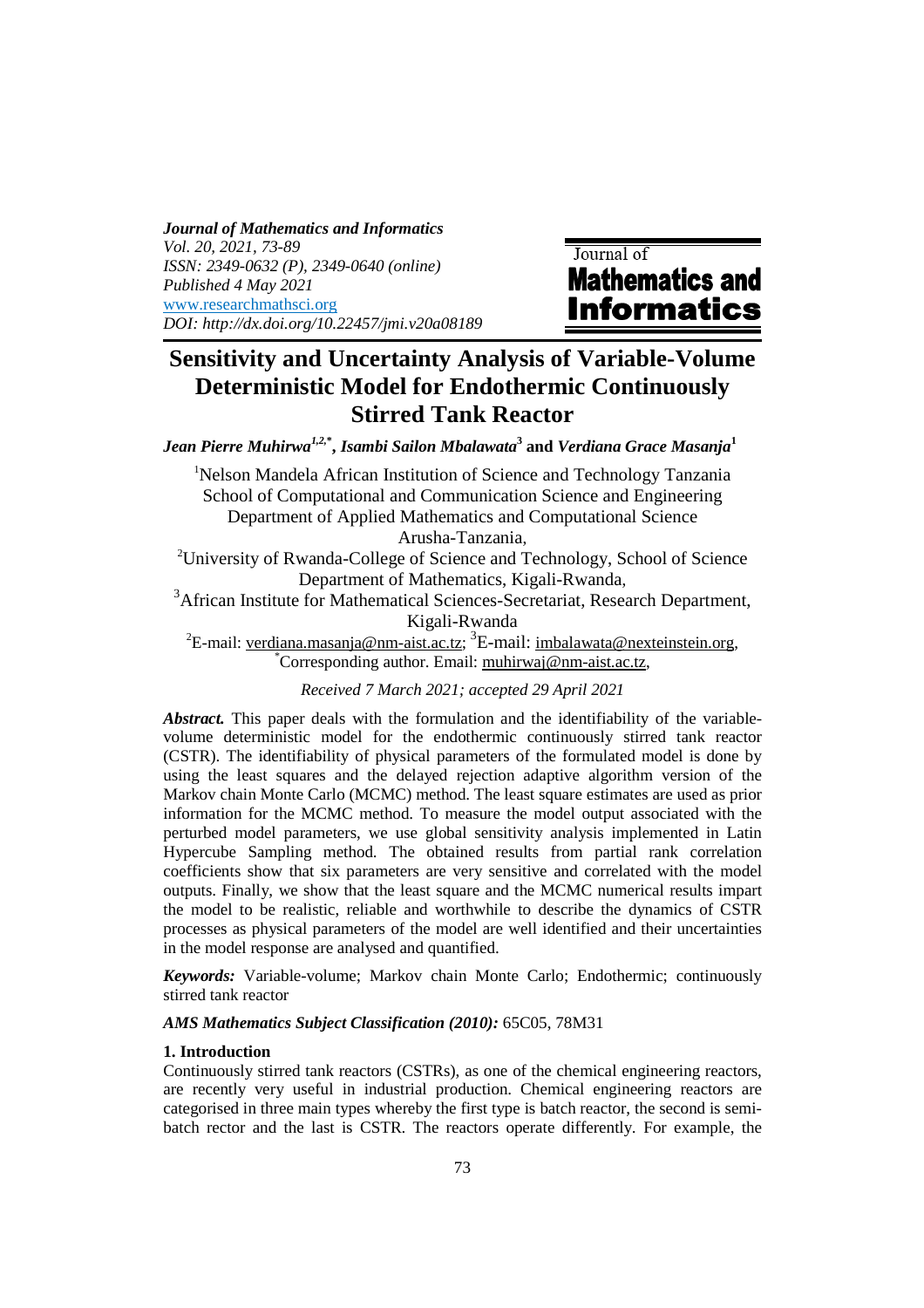batch reactor is fed once and the product is removed once whereas for the semi-batch reactor, the reactants are supplied continuously until the product is formed and removed at an instant or vice-versa. On the contrary, CSTR operates in such a way that the reactants are fed continuously and the formed products are also removed continuously. Chemical products that may be produced from those reactors are food supplements, cosmetic products, alcohols, fertilisers, medicines and biogas among others.

 CSTRs are very complex and exhibit non-linear operational behaviour which may lead to complex control techniques. For controlling CSTRs, it requires to control the disturbances in inlets and outlets at the same time. The inlets are composed of parameters and variables such as temperature profiles, reactants concentration, reactants density, heating or cooling system temperature, and reactants volume while the outlets are composed of the product concentration, product temperature, product volume, and product density, to name few. Scientists and engineers are interested in fully understanding the dynamics of these tanks through mathematical analysis [1, 2, 3]. Other researchers have carried out uncertainty quantification on CSTR models. For instance, uncertainty quantification of only kinetic parameters on model states of anaerobic digester, which is a kind of CSTR has been studied, analysed and quantified in [4]. Despite the accurate results obtained, it is better to quantify the influence of each and every uncertain parameter on model outputs for the model to be robust.

 Many researchers also studied behaviour of the CSTRs with exothermic reactions which release heat energy [5, 6, 7]. However, from the chemical point of view, endothermic reactions which absorb heat energies are equally very important and considered in chemical industries. There are many examples of endothermic reactions that are frequently performed and are abundantly found in nature, in industries, and in our daily real life activities. Few of the known examples include a daily activity of transforming eggs into omelette. This is one of the real examples of endothermic reaction, for which the pan absorbs enough heat energy to cook eggs. Another typical example is plants photosynthesis process, which requires the plants to absorb the sun energy to transform minerals into food. More examples include water evaporation, melting ice cubes, baking breads, and dissolution of salt in water. In modelling the endothermic reaction, some existing researches vary the model parameters around their nominal values instead of sampling them from some distributions, and only consider reacting tank temperature and concentration as state variables or reacting tank temperature, cooling/heating jacket temperature and concentration with the treatment of the volume as a constant [8, 9, 10, 11]. It is with these reasons, there is a need to develop an endothermic CSTR model with varying volume and using advanced sampling technique to study and analyse the uncertainty quantification of model parameters. It is important to consider the volume as variable because CSTRs may expand and deform continuously.

 This paper aims to consider a four state variables endothermic CSTR deterministic model and sampling and optimizing the CSTR's model parameters by using the least squares and Markov Chain Monte Carlo methods with the motivation of looking at the influence of parameters variability on the system model response.

The reminder of the paper is structured as follows. Section 2 describes the schematic diagrams that show the dynamics of CSTR, the model, assumptions, parameters, constants and variables involved in this research. Section 3 discuses methods and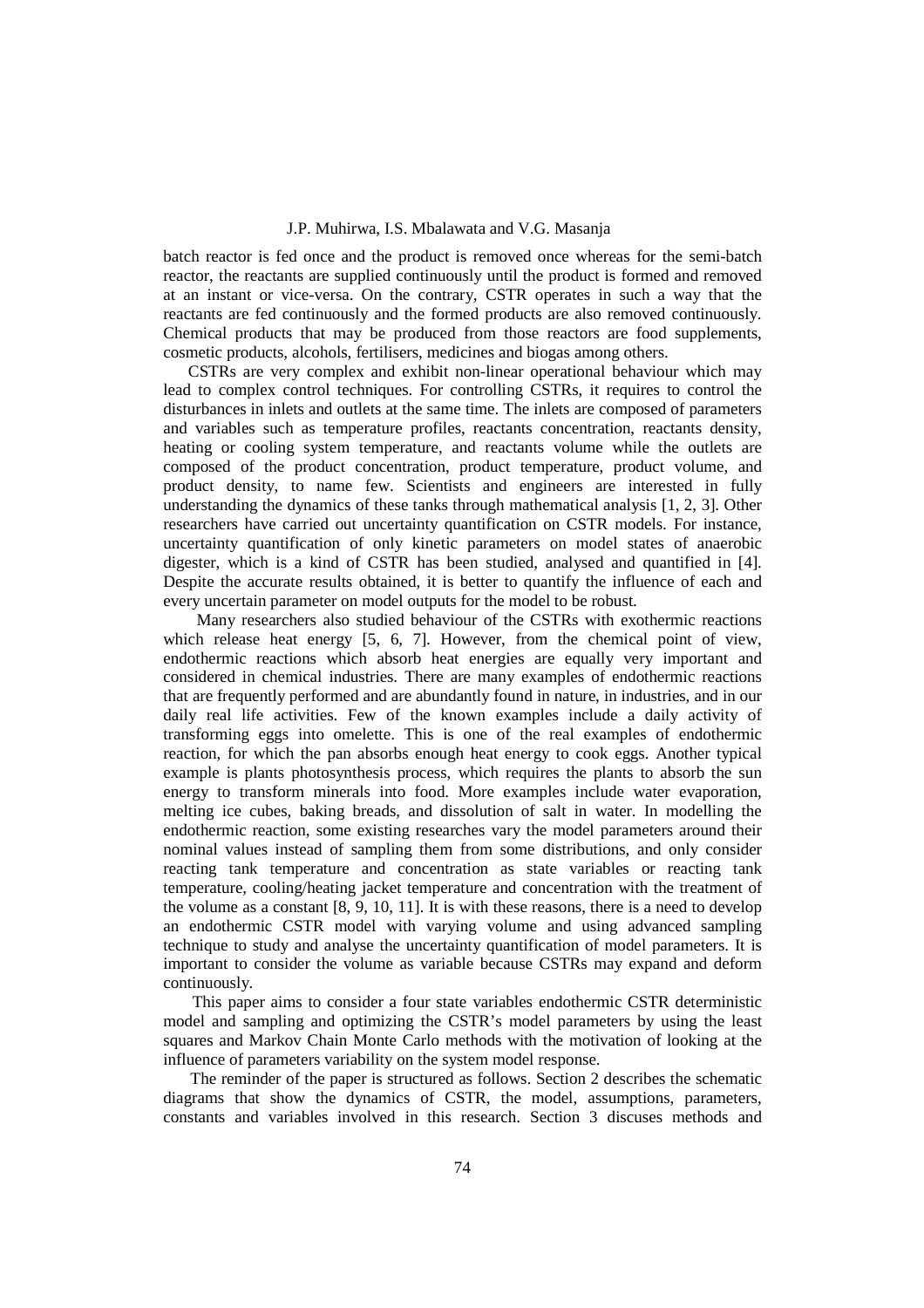materials used. In Section 4, the numerical analysis of the model and discussion of the results are carried out whilst Section 5 gives concluding remarks.

# **2. Description of variable-volume deterministic model for endothermic CSTR 2.1. CSTR dynamics illustrations**

Figure 1 depicts the dynamics of the endothermic CSTR. On the left hand side, there are physical properties of the raw materials (inlets), and in the center, we have the CSTR under consideration that is covered by the heating jacket which supplies heat energy into CSTR. The collection of products (outlets) with its physical properties from CSTR is on the right hand side. To study the behaviour of the real system as a whole is complicated. That is why a conventional control volume drawn in Figure 2 is involved to represent the Reynold transport theorem (RTT) which governs flows in and out of the system.



**Figure 1:** The dynamics of endothermic CSTR process



**Figure 2:** The dynamics of endothermic CSTR using RTT

#### **2.2.Model assumptions**

Most of mathematical models are built based on assumptions. Therefore, from Figure 2, a variable-volume deterministic model for the endothermic CSTR can be formulated after taking into consideration of the following assumptions:

<sup>1</sup> *A* : To avoid spatial gradients of velocity, temperature, concentration and other physical properties of the mixture inside the CSTR, there is a perfect mixing.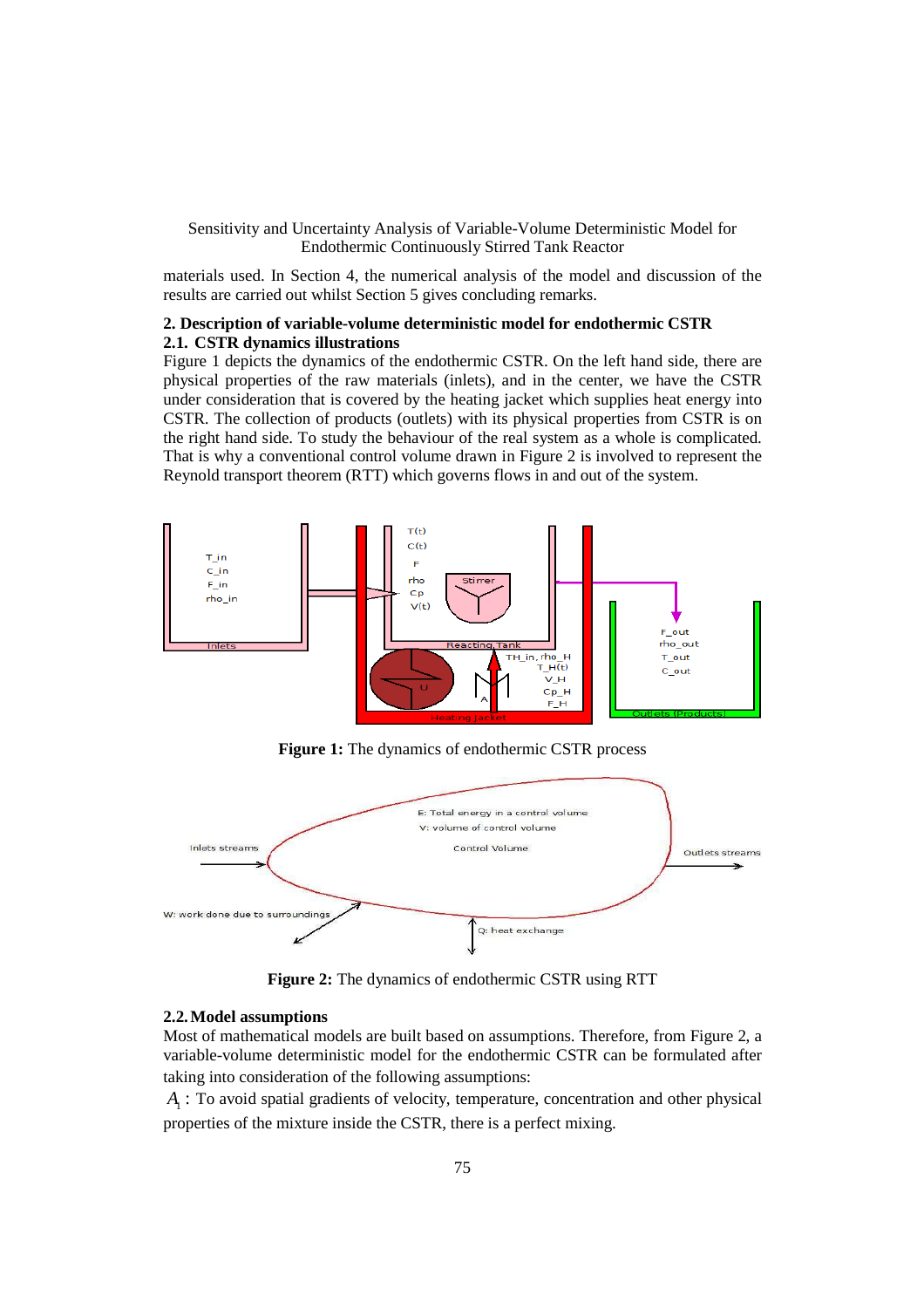<sup>2</sup> *A* : Non-viscous fluid and static mixer for which the shaft work produced by the stirring process is negligible.

 $A_3$ : No pressure drop is taking place in the CSTRs.

<sup>4</sup> *A* : Kinetic energy, potential energy and other forms of external energy are infinitesimal small compared to the heat exchange and the heat from the chemical reactions.

 $A_5$ : Wall temperature is negligible. Only the heat exchange is channelled through the designed area.

 $A<sub>6</sub>$ : The volume is treated as a variable.

 $A_7$ : Densities ( $\rho$ ) and specific heat capacities ( $c_p$ ) are constants.

 $A_8$ : There is negligible momentum on the system since there is also negligible external stress acting on the system.

Based on the eight assumptions above, the system of Ordinary Differential Equations that governs the dynamics of the deterministic variable-volume model for endothermic CSTR is formulated and it is given by Equation (1);

$$
\begin{cases}\n\frac{dV}{dt} = F_{in} - F_{out}, \\
\frac{dC}{dt} = \frac{F}{V}(C_{in} - C) - k_0 e^{-\frac{E}{R}(\frac{1}{T} - \frac{1}{T_{mean}})}C, \\
\frac{dT}{dt} = \frac{F}{V}(T_{in} - T) + \frac{H^* k_0 e^{-\frac{E}{R}(\frac{1}{T} - \frac{1}{T_{mean}})}C}{\rho c_p} + \frac{A U (T - T_H)}{\rho c_p V}, \\
\frac{dT_H}{dt} = \frac{F_H}{V_H}(T_{H in} - T_H) - \frac{A U (T - T_H)}{\rho_H c_{p_H} V_H},\n\end{cases}
$$
\n(1)

where *V* denotes the volume of the reactor, *C* denotes the concentration of the reactant, *T* denotes the temperature of the mixture inside the tank,  $T_H$  denotes the temperature inside the covering heating jacket,  $F_{in}$  denotes the inlet volumetric flow rate,  $F_{out}$  represents the outlet volumetric flow rate, *F* is the overall volumetric flow rate of the mixture,  $C_{in}$  is the inlet concentration,  $k_0$  is the pre-Arrhenius frequency factor, *E* is the activation energy, *R* is the gas law constant,  $T_{mean}$  is the reference temperature,  $T_{in}$ is the inlet temperature,  $H^*$  is the reaction enthalpy,  $\rho$  is the mixture density,  $c_p$  is the heat capacity of the reactor, *A* is the cross-sectional area between the reactor and the heating jacket to allow the heat energy flow,  $U$  is the heat transfer coefficient,  $F_H$  is the volumetric flow rate of the heater,  $V_H$  is the volume of the heating jacket,  $T_{Hin}$  is the heating temperature inlet,  $\rho_H$  is the density of the heater, and  $c_{p_H}$  is the heat capacity of the heating jacket.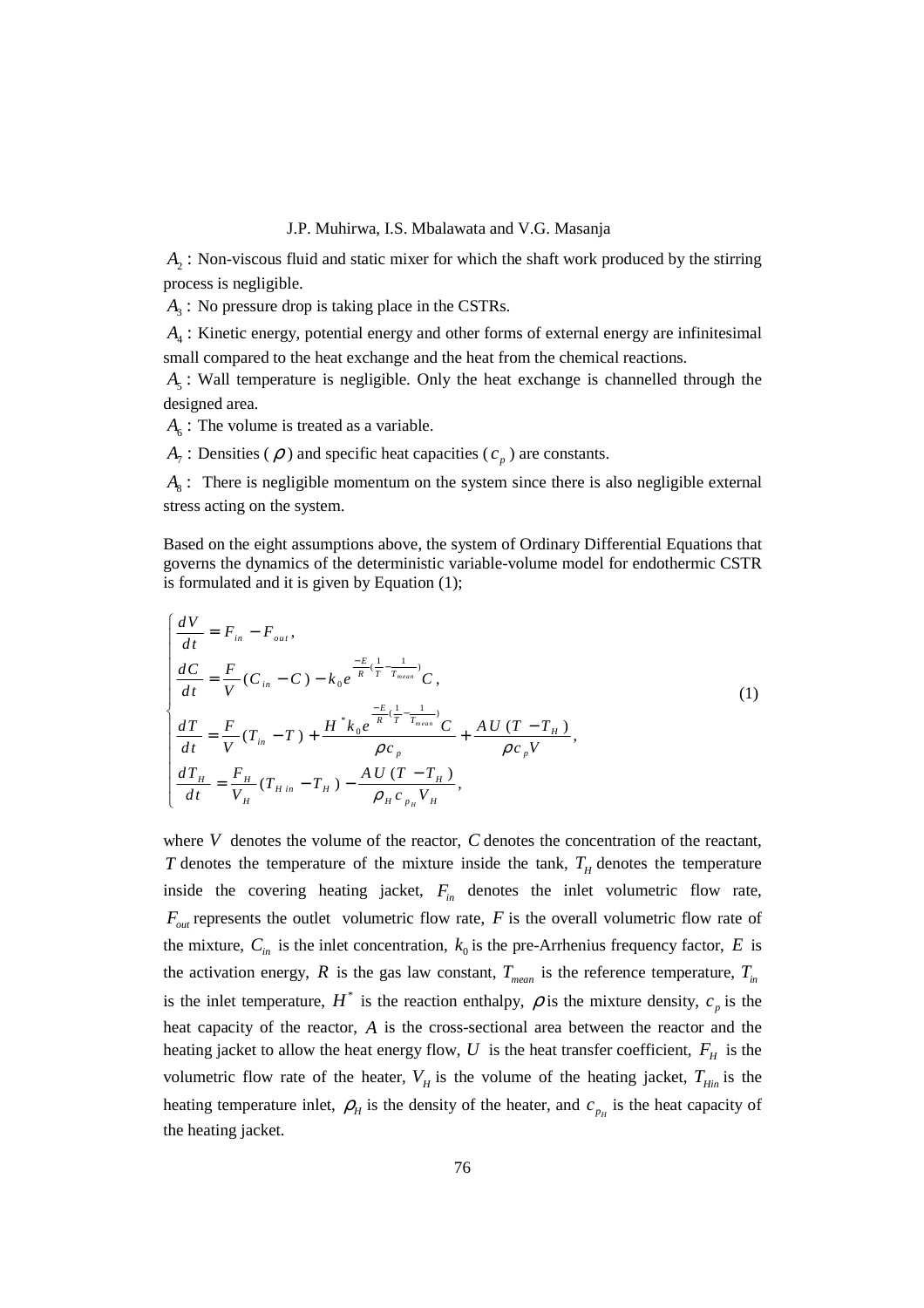# **3. Methods and materials**

# **3.1. Least squares method**

The least squares method is among the classical optimization methods that aim to minimize the sum of squares of the model's residuals [12]. The residual is defined as the deviation of the predicted model values from the observed model values or simply the model bias. Mathematically, given the model function  $y = f(x(t), \beta) + r$ , then *r* is the residual while  $f(x(t), \beta)$  is the numerical solutions of the model (observed values),  $x(t)$ is the vector of model dependent variables,  $\beta$  is the vector of model parameters, and y is the predictive dependent model. Thus, from Equation 1, we have

 $x(t) = [V(t), C(t), T(t), T<sub>H</sub>(t)]$ <sup>'</sup>

and  $\beta = [F_{out}, F, k_0, E, T_{mean}, H^*, \rho, c_{p}, U, A, F_{H}, V_{H}, \rho_{H}, c_{pH}]$ . In order to use the least squares method, one needs to have experimental data but due to technology advancement and due to the development of computers, simulations become a very useful approach to experimentally describe the physical systems. In addition, various applied mathematics and engineering problems are enough complicated to be solved analytically and to be experimentally determined due to non-linearity behaviors as mentioned in [13]. For instance, in this paper, as we have the degree of freedom which is fourteen, we need to minimize the sum of squares of residuals by solving fourteen nonlinear systems of equations simultaneously. Analytically, this task seems to be complex. As a result, simulations simplify the task and minimize the cost and other unnecessary risks that may occur during statistical experimental studies. To obtain the statistical experimental data, we introduce the noise of standard deviation 0.05 to hundred numerical solutions (100 datasets) of the model Equation (1) which is equivalent to 100x4 statistical experimental datasets. The obtained corrupted data points are then the statistical experimental measurements of the variable-volume deterministic model for the endothermic CSTR.

#### **3.2. Markov chain Monte Carlo method**

Markov chain Monte Carlo (MCMC) method is among the recent advanced sampling techniques developed to tackle the estimation of parameters of complex systems such as biological, chemical and engineering systems. As an example, the method has been used to study the dark energy model with gravitational lens in [14]. It has been also used as an approximation method for branching process of signal processing in [15]. The ingredients of the MCMC method comprise of a distribution called the proposal distribution, initial covariance matrix, and prior information about model parameters. In this paper, initial parameter values are optimized by using least squares method and treated as the prior information about model parameters for the MCMC method. The suitable proposal distribution used for this case is chosen to be Gaussian and the turned initial covariance matrix is  $\Sigma_0 = \frac{0.00001 \times I_{d \times d}}{\sqrt{I}}$ ,  $\Sigma_0 = \frac{0.00001 \times I_{d \times d}}{\sqrt{2}}$ , where *d* represents the number of parameters to be

*d* identified, and  $I_{d \times d}$  is the  $d \times d$  identity square matrix. We generate 500,000 samples

for each one of the 14 parameters. Finally, statistical inference and graphical analysis,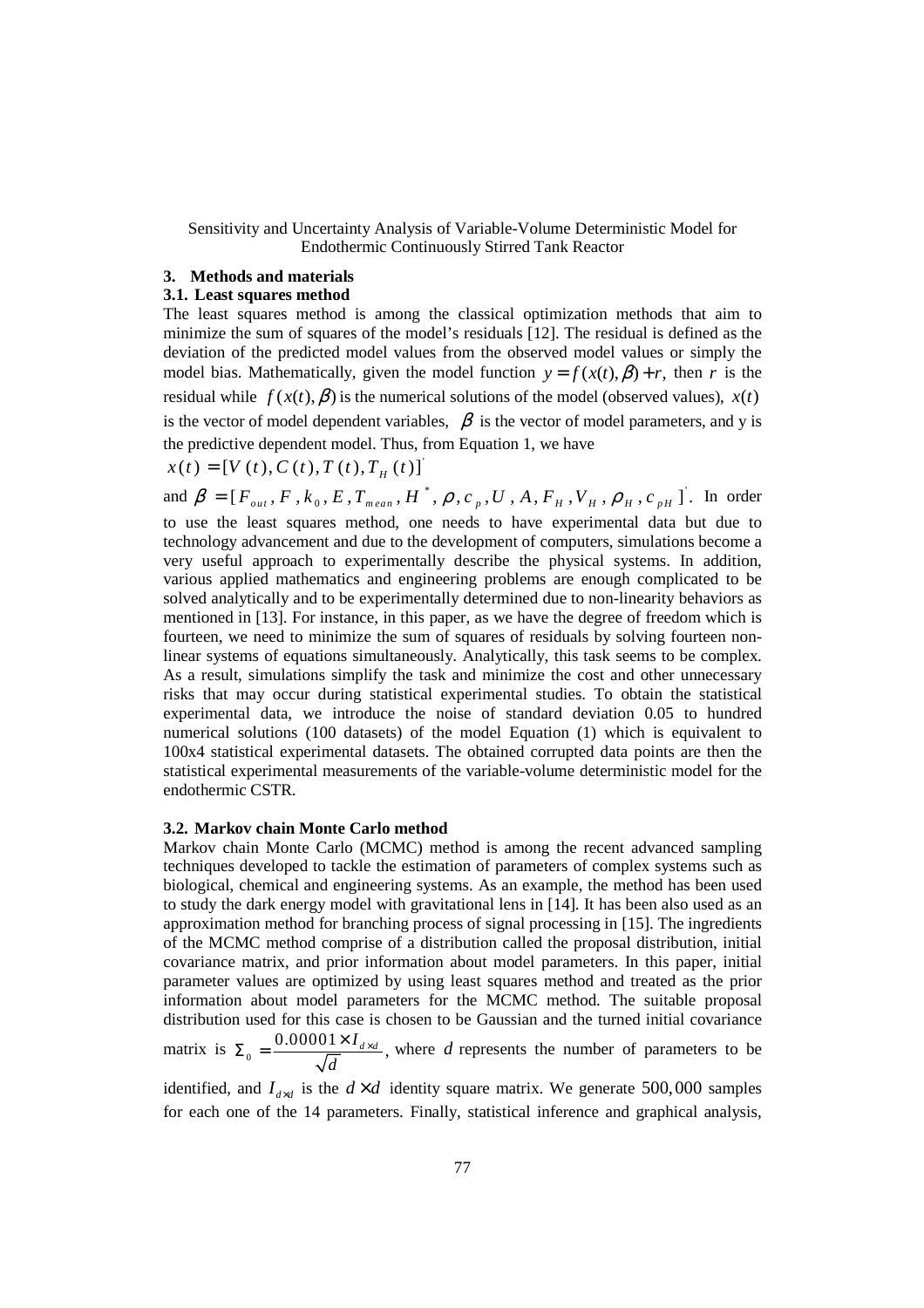which are trace, scatter, autocorrelation, histograms and marginal density distributions are performed to study the convergence and the identifiability of the model parameters. The delayed-rejection adaptive metropolis (DRAM) as one of the types of the MCMC algorithms which combines two concepts of delayed-rejection (DR) and adaptive metropolis (AM) is used to efficiently and accurately enhance the sampling of posterior distributions, especially for complex and non-linear models which sometimes have a slow startup sampling. This method overcomes the MCMC routines of the burn-in and thinning of some posterior samples during sampling period. The DRAM algorithm used in this paper, is also found in [16, 17, 18, 19], and it is presented as follow:

**Step 1**: Initialization of the algorithm: Get the initial  $\beta_0$  from the initial proposal distribution  $p_0(\beta)$  and set the initial non-adaptive period  $N_0$  and the initial covariance matrix  $\Sigma_{0}$ .

**Step 2:** Implementation of the algorithm: For  $j = 1, 2...$  do the following:

- (i) Sample a current point of  $\beta$  from the current proposal distribution  $q(\beta/\beta_{j-1}),$
- (ii) Compute the acceptance probability  $\alpha$  with probability  $p$  as

$$
\alpha(\beta_{j-1}, \beta) = \min\{1, \frac{p(\beta / X_1, X_2, ..., X_n)q(\beta_{j-1} / \beta)}{p(\beta_{j-1} / X_1, X_2, ..., X_n)q(\beta / \beta_{j-1})}\},
$$

Accept  $\beta_j = \beta$  if  $v < \alpha(\beta_{j-1}, \beta)$ , where *v*  $U(0,1)$ ,

Otherwise reject the drawn sample point and keep  $\beta_{i-1} = \beta$ .

- (iii) After each iteration, update the covariance matrix with the formula  $\Sigma_j = Cov(\beta_0, \beta_1, ..., \beta_j) + \xi I_{p \times p}$ , where  $\xi$  is a small non-negative number that avoids the covariance matrix to be singular,
- $(iv)$   $j \leftarrow j+1.$

## **4. Numerical analysis of the model**

The numerical solutions for the deterministic variable-volume endothermic CSTR model (1) are performed by using the fourth order Runge-Kutta method which is an ode45solver software package available in MatlabR2016b.

## **4.1.Numerical simulations**

The simulation of model (1) requires parameters and initial values. Table 1 shows parameters and initial values used to obtain the numerical solutions of the model, and the graphical presentation of the state variables' solutions are shown in Figure 3. Also, the samples are generated and analysed graphically using trace, scatter, autocorrelation, histogram and marginal density distribution plots.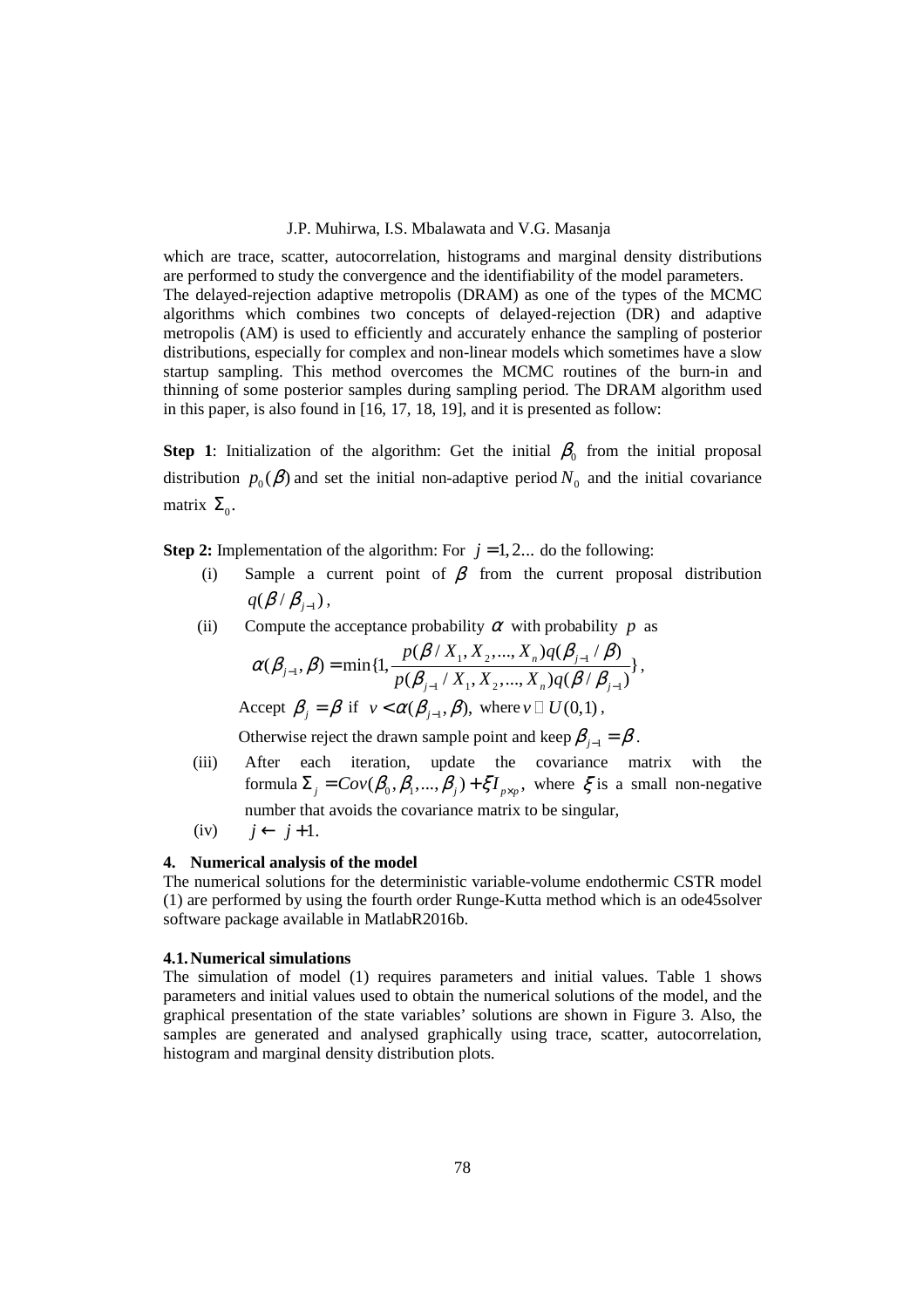| <b>Parameter Symbol (unit)</b>             | <b>Physical</b><br><b>Meaning</b> | Literature<br><b>Value</b> |           |
|--------------------------------------------|-----------------------------------|----------------------------|-----------|
| $C_{in}(\frac{kmol}{m^2m^3})$              | Feeding<br>Concentration          | 316.8                      | [20]      |
| $C_0 \left(\frac{kmol}{\min m^3}\right)$   | Initial<br>Concentration          | 316.8                      | $[20]$    |
| $C\left(\frac{kmol}{\min m^3}\right)$      | Mixture<br>Concentration          | State Variable             | Simulated |
| $T_{in}$ $(K)$                             | Feeding<br>Temperature            | 298.35                     | $[20]$    |
| $T_0(K)$                                   | Initial<br>Temperature            | 298.35                     | $[20]$    |
| T(K)                                       | Mixture<br>Temperature            | State Variable             | Simulated |
| $H^*$ $\frac{kcal}{kmol}$                  | Reaction<br>Enthalpy              | $1004.3\times10^{3}$       | $[20]$    |
| $T_{H_0}(K)$                               | Initial Heating<br>Temperature    | 288.15                     | $[20]$    |
| $T_{\text{Hin}}(K)$                        | Feeding<br>Heating<br>Temperature | 293                        | $[21]$    |
| $T_{H}$ (K)                                | Heating<br>Temperature            | <b>State Variable</b>      | Simulated |
| $R\left(\frac{kJ}{kmol}\right)$            | <b>Gas</b><br>Law<br>Constant     | 8.314                      | $[20]$    |
| $V_0(m^3)$                                 | <b>Initial Volume</b>             | 100                        | $[22]$    |
| $V(m^3)$                                   | Reactor<br>Volume                 | State Variable             | Simulated |
| $k_0 \left( \frac{1}{\min} \right)$        | Pre-Arrhenius<br>Frequency        | 0.9                        | $[20]$    |
| $E\left(\frac{kJ}{l}\right)$<br>kmo.       | Activation<br>Energy              | 0.5                        | $[20]$    |
| $T_{mean}$ (K)                             | Reference<br>Temperature          | 298.15                     | $[20]$    |
| $F = F_{in} \left(\frac{m^3}{\min}\right)$ | Volumetric<br><b>Flow Rate</b>    | $130\times10^{-2}$         | $[20]$    |
| $\rho\ (\frac{kg}{m^3})$                   | Density of the<br>Mixture         | 1000                       | $[22]$    |

|  |  | <b>Table 1:</b> parameter values, constants and variables. |  |  |  |  |
|--|--|------------------------------------------------------------|--|--|--|--|
|--|--|------------------------------------------------------------|--|--|--|--|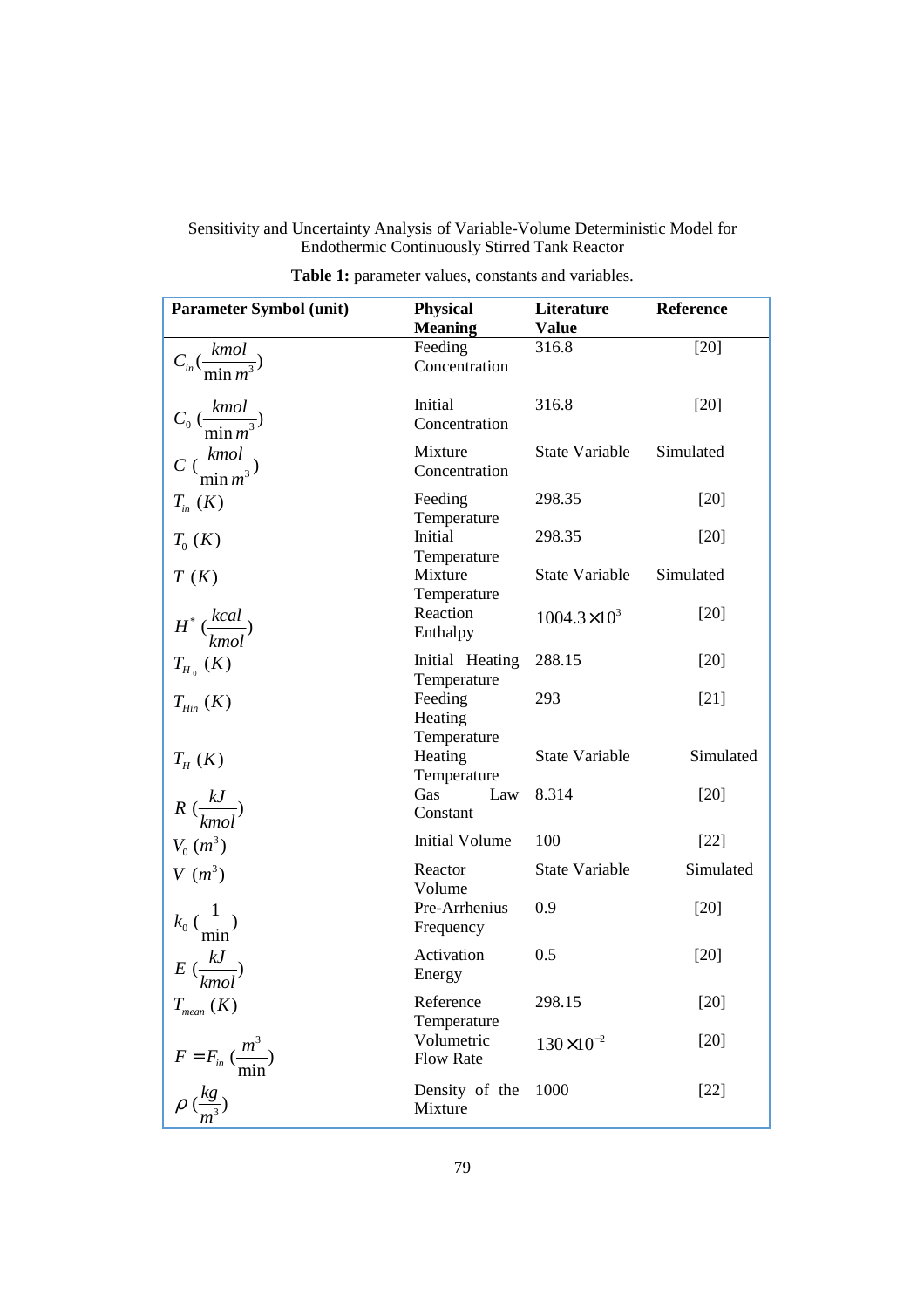| $c_p \left(\frac{kcal}{kgK}\right)$                                                              | Specific Heat 4186<br>Capacity         |                       | [20]    |
|--------------------------------------------------------------------------------------------------|----------------------------------------|-----------------------|---------|
| $U\left(\frac{kJ}{\min m^2K}\right)$                                                             | Heat Transfer<br>Coefficient           | 100000                | Assumed |
| $A(m^2)$                                                                                         | Cross-sectional<br>Area                | 0.015                 | [20]    |
| $F_H \left(\frac{m^3}{\cdot}\right)$<br>min                                                      | Volumetric<br>Flow of the              | $46.5 \times 10^{-6}$ | [20]    |
| $V_{H}$ $(m^{3})$                                                                                | Heater<br>Heating<br>Reactor<br>Volume | $50\times10^{-6}$     | [20]    |
| $\rho_{_H} \left(\frac{kg}{m^3}\right)$                                                          | <b>Heater Density</b>                  | 1000                  | $[22]$  |
|                                                                                                  | Heater Specific 4186<br>Heat           |                       | $[20]$  |
| $\begin{split} c_{_{pH}}\,(\frac{kcal}{kgK})\\ F_{_{out}}\,(\frac{m^3}{\text{min}}) \end{split}$ | Outlet<br>Volumetric<br>Flow rate      | $130\times10^{-6}$    | [20]    |

J.P. Muhirwa, I.S. Mbalawata and V.G. Masanja



**Figure 3:** Numerical results of the model

From Figure 3, we can see that the concentration of the reactants is decreasing inside the tank from 316.8 and approaching zero. When the reactants are fed continuously into the tank they are consumed and this is an indication of having a complete conversion of reactant's concentration into product's concentration. The temperature of the system is observed to increase exponentially from  $298.35^{\circ}$ K to  $360^{\circ}$ K, however there is a covering heating process to boost the reactor's temperature. Consequently, the temperature of the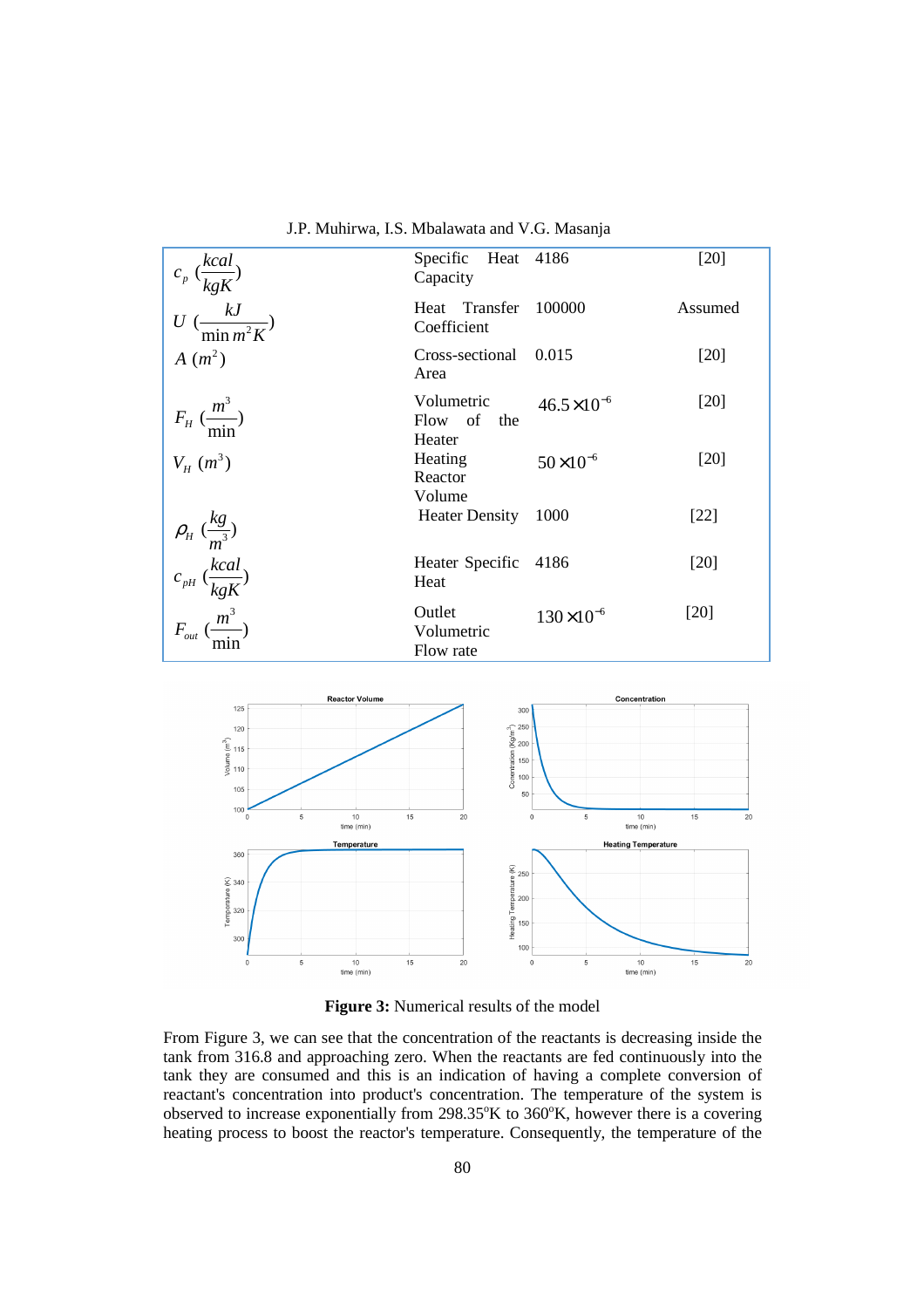heating tank decreases slightly from  $288.15^{\circ}$ K to almost zero after 5 minutes. From subplot 1 of Figure 3, we can further observe that the volume of the reacting tank increases with time as the feeding rates become more and greater than the removal rates. This has a significance in designing the reacting tank which may deform continuously to increase the production conversion rate from  $100 \text{ m}^3$  to approximately  $126 \text{ m}^3$ .

## **4.2.Least squares results**

To apply the least squares, we initialize the model parameter values as \*  $\pmb{\beta}_{\text{0}}\!=\![F_{_{out}},F, k_{_{0}},E, T_{_{mean}},H^{*}, \pmb{\rho}, \pmb{c}_{_{p}},U, A, F_{_{H}}, V_{_{H}}, \pmb{\rho}_{_{H}}, \pmb{c}_{_{pH}}]$ '

 $=[130\times10^{-6}, 130\times10^{-2}, 0.9, 0.5, 298.15, 1004.3\times10^{3}, 1000,$ 

 $4186,100000, 0.015, 46.5 \times 10^{-6}, 50 \times 10^{-6}, 1000, 4186$ ]'.

We also initialize the state variables of the system as  $x_0 = [100, 316.8, 298.35, 288.15]$ '. From Figure 4, we can observe that the distance between the predictive solutions and the exact model solutions seems to be minimized. Hence the system model is fitting the measurements very well, simply because red and blue colors are nearly coincident.



**Figure 4:** The fitted model. The real data are experimental data after introducing noise.

## **4.3. MCMC results and uncertainty analysis**

The identifiability of the model parameters in MCMC is mainly based on the convergence diagnostic tests and the uncertainty analysis of posterior distributions. Various diagnostic tests for MCMC convergence and uncertainty analysis include observatory tests, statistical tests, and graphical tests [23, 24, 25, 26, 27, 28, 29, 30, 31]. In this paper, the MCMC graphical diagnostic tests used are trace (time-series), scatter (pairs), histograms of the posterior distributions and autocorrelation plots. The statistical tests are performed to check, examine and quantify some statistical quantities of the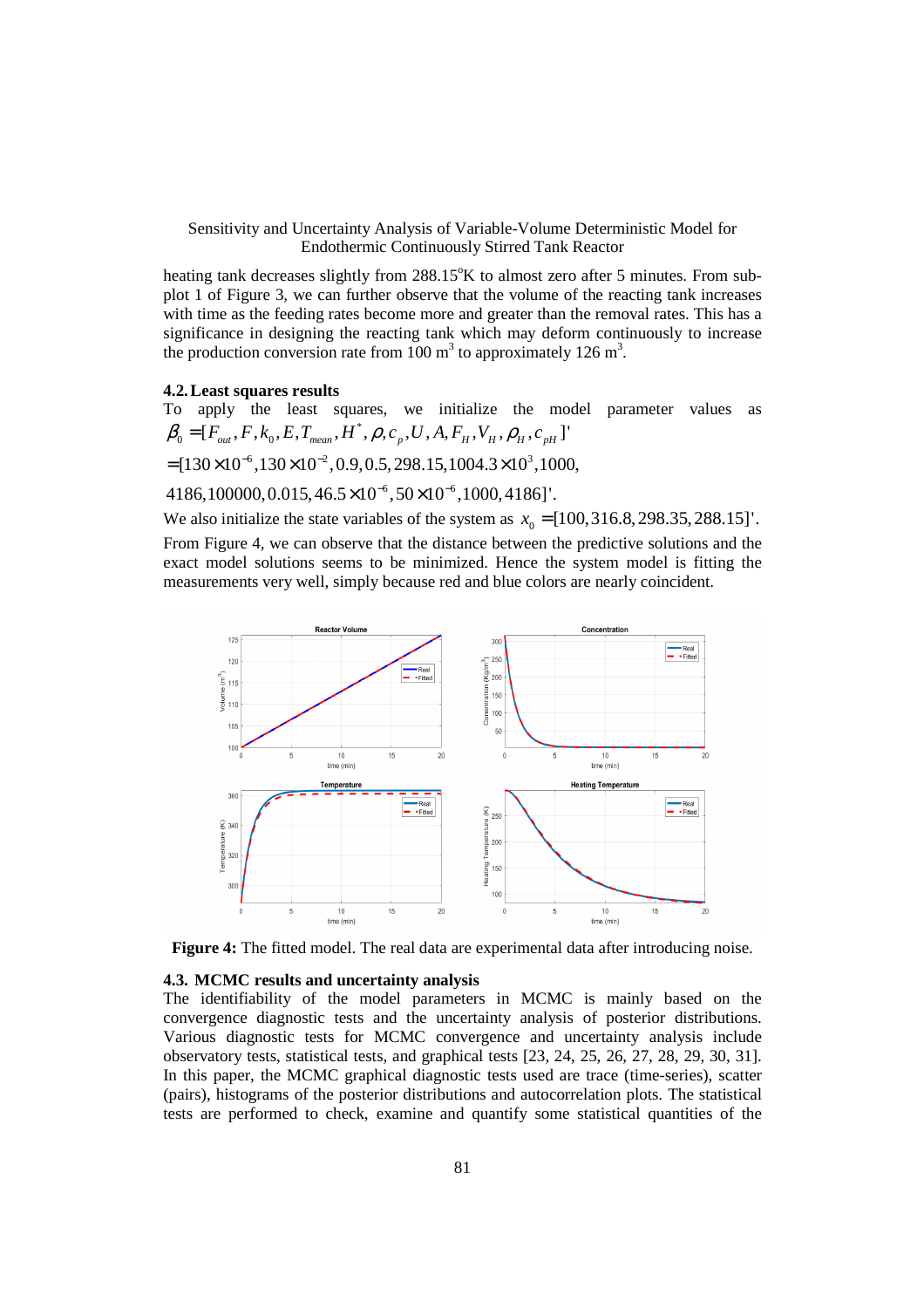posteriors distributions. The statistical tests used are posterior means, medians, standard deviations, MCMC errors, tau, geweke, kurtosis and skewness.

## **4.3.1. Trace plots**

The generated time series for parameters is plotted with the target of diagnosing whether the posterior parameter distributions are stationary. If the chain gets stuck somewhere during sampling period, then the chain does not move straightforward from one side to another. So, the MCMC algorithm produces a poor mixing. The poor mixing indicates that the parameters are not identifiable. Therefore, further task of changing the ingredients of the algorithm should be done to efficiently and effectively identify the parameters.



**Figure 5:** Trace plots of sampled posteriors

Trace plots that are shown in Figure 5 indicate that there are no high trends in sampled parameters since the chain is stationary and moves from one side to another. We may explore that DRAM does not stuck in any place during sampling, which represents the good mixing of the chain.

#### **4.3.2. Scatter plots**

The scatter plots check the correlation index between pairs of samples. High correlation index among many pairs of samples can lead to poor identifiability of the model parameters. As a consequence, the model cannot be reliably applicable. Low correlation index among pairs is preferably to be observed for a good mixing.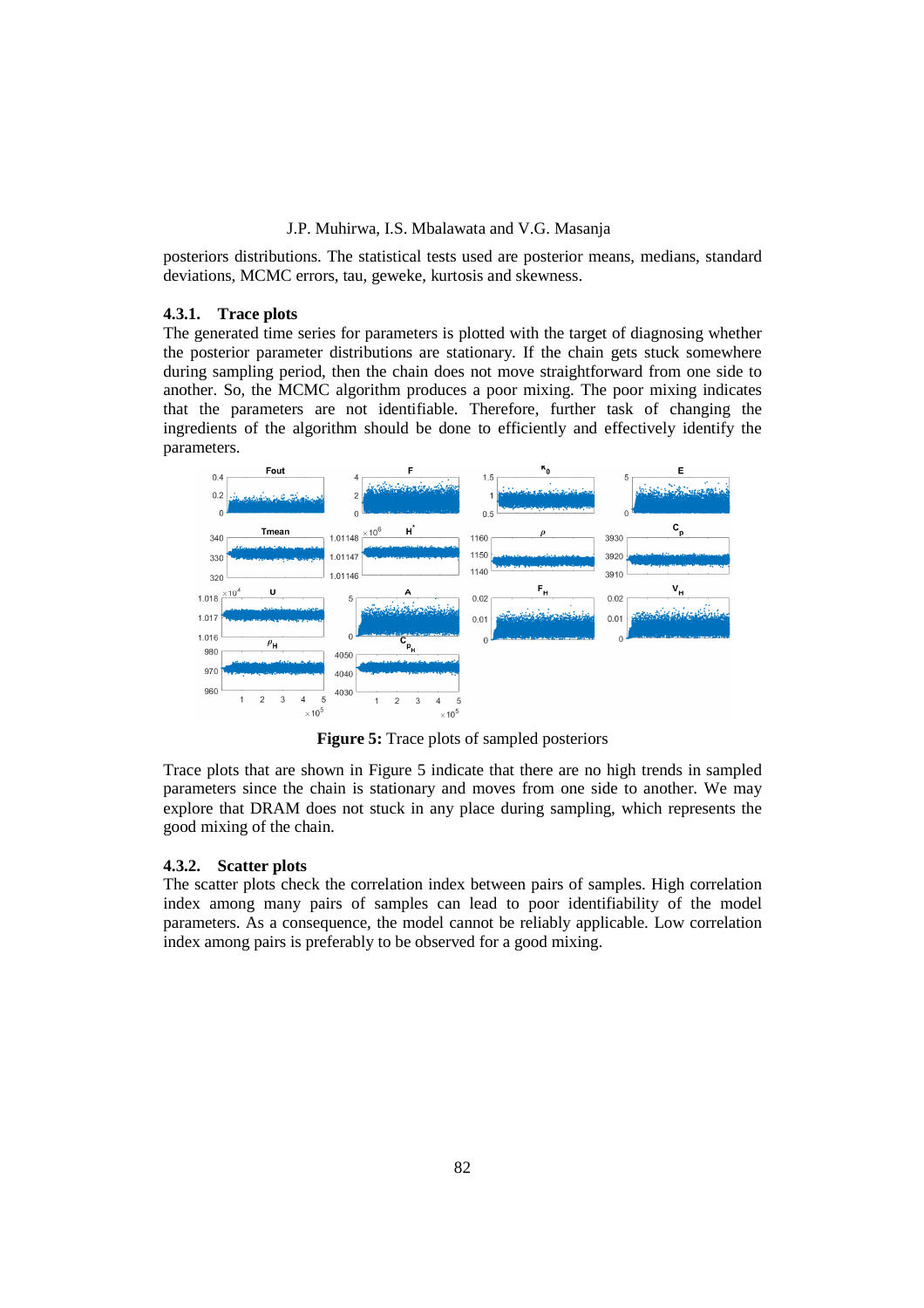

**Figure 6:** Scatter plots (pairs)

As there are fourteen parameters to be identified from the data points, then there are as many as combinations as possible for each of the chosen pairs from the fourteen parameters and this is equivalent to ninety one scatter plots. However, we only present the scatter plots of the first ten parameter samples which is equivalent to forty five scatter plots. Figure 6 shows that none of the parameters are strongly correlated with each other. If one observes strong correlation among sampled parameters, then it is the indication that the algorithm mixes badly.

## **4.3.3. Histograms for posteriors**

The histograms for sampled posterior parameters for a converging Markov chain must fairly follow the normal distribution curve. It is therefore a good practice to plot the histograms for all sampled parameters to make sure that all of them have bell shapes.



**Figure 7:** Histograms for the posterior samples distribution

So, from Figure 7, we see that almost all sampled parameters agree with the normal distributions, except for the parameters  $F_{out}$  and  $E$  which are slightly skewed to the right side. As a result, the DRAM method identified well the parameters of the model (1).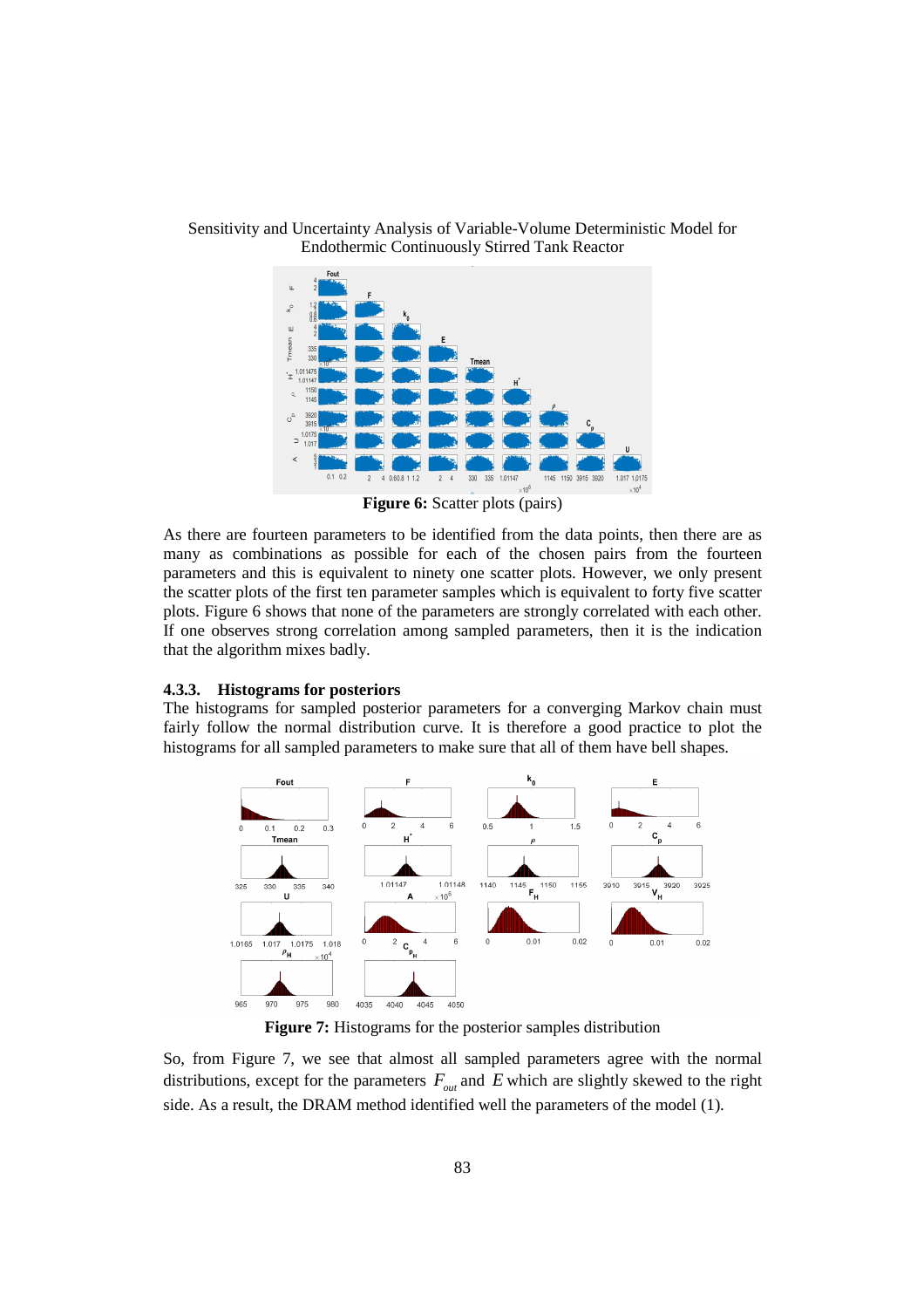#### **4.3.4. Autocorrelation plots**

The autocorrelation plots show how independent is the sampling process. If the coefficients of the autocorrelation functions (x-axis) for some of the posteriors do not decay toward zero as the number of lags (y-axis) increases, then it is the sign of having parameters dependence in sampling which causes the MCMC method not to converge to the target distribution. Thus, a decay of autocorrelation functions coefficients provides the accuracy and the certainty of obtaining a converging posterior distribution of parameters.

From Figure 8, we can see that all coefficients of autocorrelation functions are exponentially decaying as the number of lags increases. Therefore, the consecutive parameters are independently sampled during the run-time of the DRAM algorithm, and this determines the convergence of the method.<br>
Sample Autocorrelation Function  $(F_{\text{curl}})$   $\geq$  Sample Autocorrelation



**Figure 8:** Autocorrelation functions for all 14 identified parameters

The results in Table 2 show that all posterior means are within their credible intervals. The MCMC method converges as the MCMC deviations (MCerr) are minimized. Some curves for posterior means have shown skewness and deviate from normal curves for example  $F_{out}$ . This has been justified by the kurtosis and the skewness values of  $F_{out}$  that are far from 3 and 0 respectively, as it can be expected from Gaussian distribution. This indicates that most of all parameters follow Gaussian distribution. The geweke numbers for posterior distributions also check the convergence of the MCMC method and by default assuming that the posterior means for two windows which are the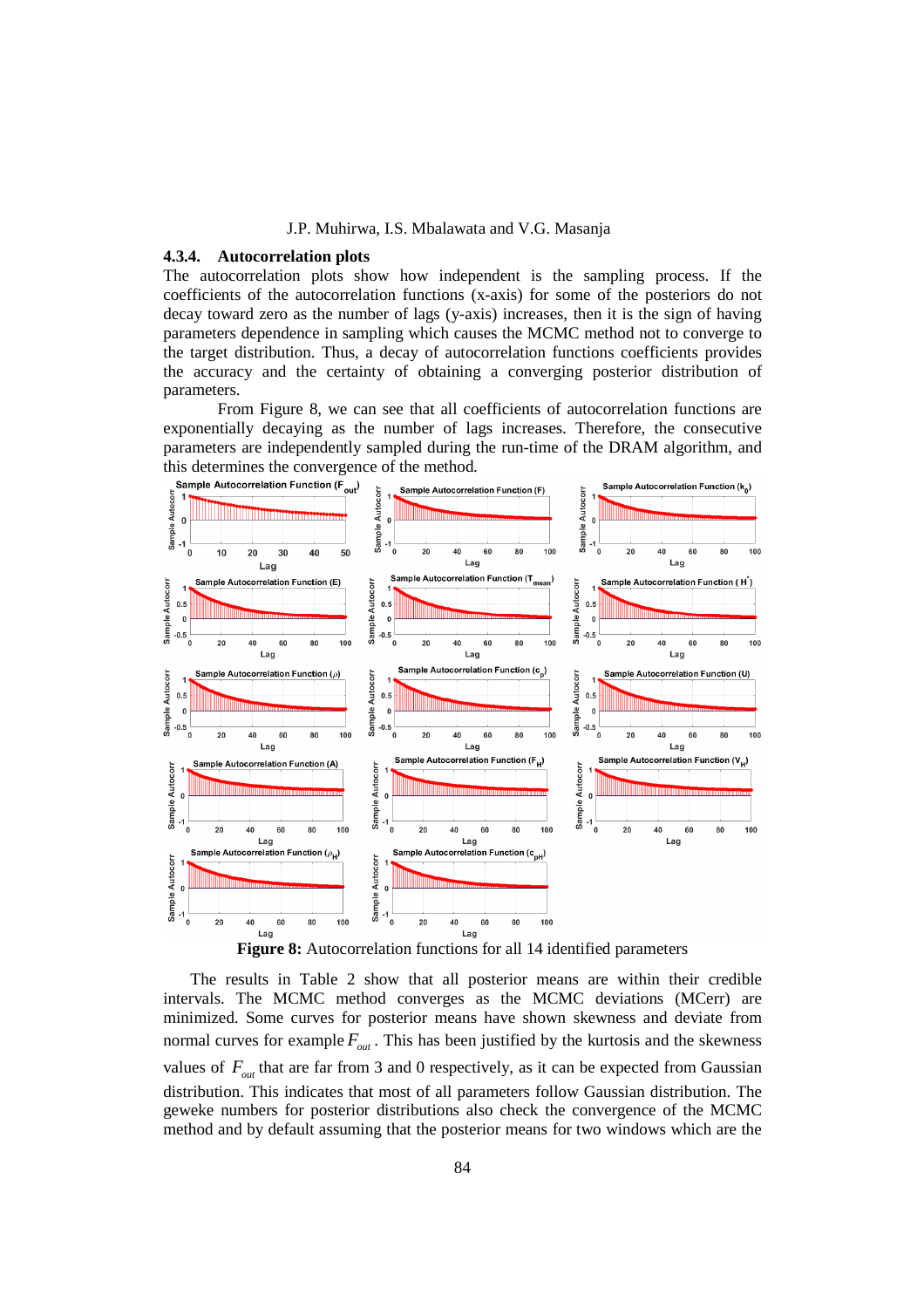start of sampling (10%) and the end of sampling (50%) are identical. When samples are drawn from stationary distribution then geweke diagnostic statistical test approaches standard normal distribution and its values are expected to be at most near unity for converging chain. While tau values indicate the autocorrelation times and so the decrease in tau values implies the better mixing in sampling a certain posterior parameter distribution. Based on that, the geweke and tau values obtained in Table 2 show that there were better mixing and independence in sampling posteriors from stationary distribution as geweke values for all parameters are at most nearly unity and tau values are small.

|                         |                           |                  | <b>Posterior</b>    |                       |              |        |         |                          |      |
|-------------------------|---------------------------|------------------|---------------------|-----------------------|--------------|--------|---------|--------------------------|------|
|                         | <b>LSO</b>                | <b>Posterior</b> | Standard   Credible |                       |              |        |         |                          |      |
|                         | <b>Param</b> estimates    | mean             | deviation interval  |                       | <b>MCerr</b> | tau    | geweke  | <b>Skewness Kurtosis</b> |      |
| $F_{\boldsymbol{o} ut}$ | 127.429                   |                  |                     | [0.040377]            |              |        |         |                          |      |
|                         | $\times$ 10 <sup>-6</sup> | 0.040469         |                     | 0.033356 0.0405619]   | 0.000911     | 72.252 | 0.75014 | 1.15                     | 4.3  |
| $\overline{F}$          | 122.894                   |                  |                     | [1.196687,            |              |        |         |                          |      |
|                         | $\times$ 10 <sup>-2</sup> | 1.1983           | 0.58335             | 1.199921]             | 0.008309     | 59.379 | 0.99404 | 0.3499                   | 2.9  |
| $k_0$                   |                           |                  |                     | [0.849618,            |              |        |         |                          |      |
|                         | 0.8881                    | 0.84984          | 0.079068            | $0.850056$ ]          | 0.000664     | 57.624 | 0.99733 | 0.398                    | 3.4  |
| $\overline{E}$          |                           |                  |                     | [0.992368,            |              |        |         |                          |      |
|                         | 0.5097146                 | 0.99429          | 0.69412             | 0.996216]             | 0.022557     | 71.166 | 0.782   | 0.849                    | 3.4  |
| $T_{mean}$              |                           |                  |                     | [331.9976,            |              |        |         |                          |      |
|                         | 295.29                    | 332              | 0.97761             | 332.00305]            | 0.011375     | 66.184 | 0.99982 | $-0.0325$                | 3.1  |
| $H^*$                   |                           |                  |                     | [1011472.177,         |              |        |         |                          |      |
|                         | 997444.32                 | 1011500          | 0.96855             | 1011572.1821          | 0.018189     | 60.161 | 1       | 0.0119                   | 3.05 |
| $\rho$                  |                           |                  |                     | [1145.017,            |              |        |         |                          |      |
|                         | 1094.291                  | 1146             | 0.991195            | 1146.0223]            | 0.016142     | 59.628 | 0.99998 | $-0.00517$               | 3.06 |
| $c_p$                   |                           |                  |                     | [3917.778,            |              |        |         |                          |      |
|                         | 3911.158                  | 3917.8           | 0.99181             | 3917.884]             | 0.022299     | 64.508 | 0.99992 | $-0.063$                 | 3.08 |
| $\boldsymbol{U}$        |                           |                  |                     | [10170.319,           |              |        |         |                          |      |
|                         | 9931.5342                 | 10171            | 0.97344             | 10171.324]            | 0.014898     | 65.456 | 0.99998 | $-0.0125$                | 3.09 |
| $\boldsymbol{A}$        |                           |                  |                     | [1.52593,             |              |        |         |                          |      |
|                         | 0.0148386                 | 1.5279           | 0.71386             | 1.52989]              | 0.061221     | 452.28 | 0.39106 | 0.324                    | 3.08 |
| $F_H$                   | 46.4                      |                  |                     | [0.005048,            |              |        |         |                          |      |
|                         | $\times$ 10 <sup>-6</sup> | 0.005055         |                     | 0.002363 0.0050621    | 0.000203     | 449.29 | 0.39138 | 0.326                    | 3.08 |
| $V_H$                   | 50.4                      |                  |                     | [0.0051169,           |              |        |         |                          |      |
|                         | $\times$ $10^{-6}$        | 0.005124         |                     | $0.002436$ 0.0051304] | 0.000206     | 392.98 | 0.38563 | 0.389                    | 3.17 |
| $\rho_H$                |                           |                  |                     | [971.363,             |              |        |         |                          |      |
|                         | 977.79746                 | 971.37           | 0.96991             | 971.389]              | 0.022239     | 69.989 | 0.99957 | 0.0489                   | 3.13 |
| $c_{pH}$                |                           |                  |                     | [4043.074]            |              |        |         |                          |      |
|                         | 4174.3783                 | 4043.1           | 0.97664             | 4043.179]             | 0.015468     | 65.86  | 0.99996 | 0.0459                   | 3.12 |

**Table 2:** Estimated parameters and their statistical inferences

#### **4.4.Partial rank correlation coefficients for the model parameters**

Sensitivity analysis interpreted via partial rank correlation coefficients (PRCCs), is a technique that quantifies the uncertainty in the responsive model from the uncertainties of input initial conditions and parameters. Thus, to study the influence of uncertainties on the proposed model (1), we performed the global sensitivity analysis of the model which is a necessary and important tool to quantify the effects of uncertainties of the parameters on the responsive variables of the model. Based on the nature of the model, various methods for the sensitivity analysis have been proposed. For example, for non-linear models, methods that are based on decomposition of the output variance of the model like sobol method are used to quantify the model uncertainty but this is applicable for nonmonotonic models. For the case of nonlinear and monotonic models, spearman rank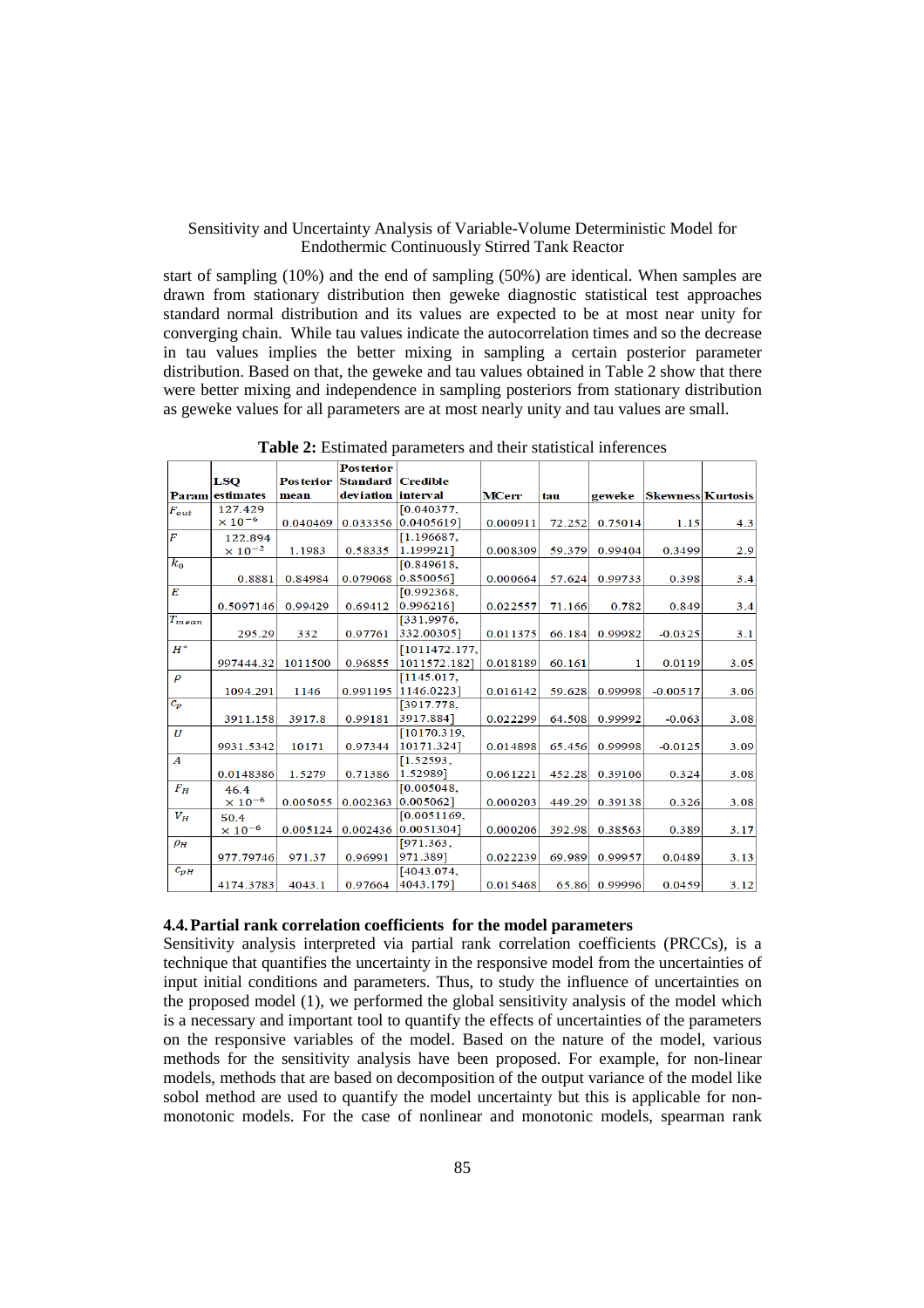correlation coefficients, standardized rank regression coefficients and the PRCCs are preferably to be used, but the PRCCs are the most accurate and adequate to measure and quantify the uncertainty in the outputs of the model [32]. The PRCCs vary in the range of  $\pm$  1 with significant correlation for the values approaching -1 or +1 and low correlation for the values that are far from  $-1$  or  $+1$ . In this paper, the model (1) is nonlinear and monotonic, so the Latin Hypercube Sampling ((LHS) method with the PRCCs are implemented to qualitatively and quantitatively performing the sensitivity analysis. The obtained results are presented in Figure 10 and Table 3.



Figure 9, subplots 1-4 displays the PRCCs for the volume, the concentration, the temperature and the heater temperature respectively. This figure shows that the first parameter  $(F_{out})$  is strongly and negatively correlated with the volume means that the increase in the values of  $F_{\alpha\alpha}$  decreases the values of the volume in the reacting tank. Likewise, the second parameter  $(F)$  is positively correlated with the concentration whilst the third one  $(k_0)$  is significantly and negatively correlated with the concentration, and consequently, the increase in the values of *F* will increase the values of the concentration in the model and the increase of  $k_0$  will decrease the concentration of the model as can be seen from subplot 2. From subplot 3, we can explore that the increase of sixth parameter  $(H^*)$  values will increase the temperature of the tank whereas the increase of the seventh  $(\rho)$  and the eighth  $(c_p)$  parameters values will automatically decrease the temperature values in the presented model. Subplot 4 shows that only sixth parameter is negatively correlated with the heater temperature which explains that the increase in the enthalpy values will directly inhibit the increase of the heater temperature values. As a result,  $F_{out}$ ,  $F$ ,  $k_0$ ,  $H^*$ ,  $\rho$  and  $c_p$  parameters are identified to be very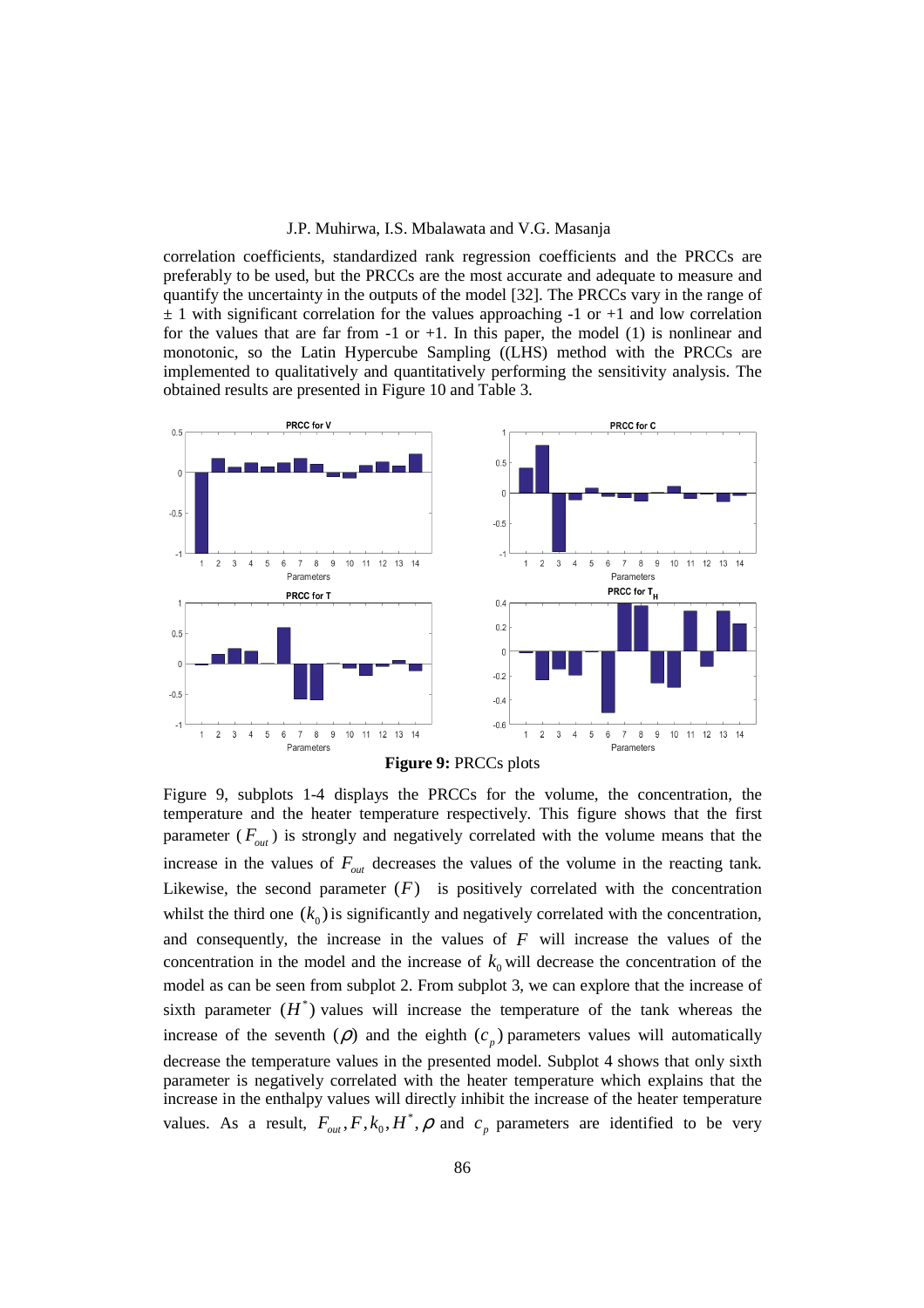sensitive to the model and hence much attention has to be quantitatively and qualitatively accorded to them.

|                     | Table 3: PRCCs values for each responsive model variable. |                         |                 |                 |  |  |  |
|---------------------|-----------------------------------------------------------|-------------------------|-----------------|-----------------|--|--|--|
| <b>Parameters</b>   | <b>Variables</b>                                          |                         |                 |                 |  |  |  |
|                     | $\bar{V}$                                                 | $\mathcal{C}_{0}^{(n)}$ | $\overline{T}$  | $T_{H}$         |  |  |  |
| $F_{\rm out}$       | $-0.9890^{(*)}$                                           | 0.4067                  | $-0.0263$       | $-0.0126$       |  |  |  |
| $\cal F$            | 0.1793                                                    | $0.7850^{(*)}$          | 0.1599          | $-0.2350$       |  |  |  |
| $k_{0}$             | 0.0645                                                    | $-0.9678^{(*)}$         | 0.2452          | $-0.1453$       |  |  |  |
| E                   | 0.1209                                                    | $-0.1126$               | 0.1999          | $-0.1934$       |  |  |  |
| $T_{\mathit{mean}}$ | 0.0730                                                    | 0.0739                  | 0.0048          | $-0.0053$       |  |  |  |
| $H^*$               | 0.1246                                                    | $-0.0532$               | $0.5897^{(*)}$  | $-0.5029^{(*)}$ |  |  |  |
| $\rho$              | 0.1777                                                    | $-0.0739$               | $-0.5858^{(*)}$ | 0.3995          |  |  |  |
| $c_p$               | 0.1076                                                    | $-0.1335$               | $-0.6017^{(*)}$ | 0.3773          |  |  |  |
| $\boldsymbol{U}$    | $-0.0473$                                                 | 0.0001                  | 0.0060          | $-0.2588$       |  |  |  |
| A                   | $-0.0664$                                                 | 0.1083                  | $-0.0800$       | $-0.2929$       |  |  |  |
| $F_{H}$             | 0.0918                                                    | 0.0950                  | $-0.1923$       | 0.3310          |  |  |  |
| $V_H$               | 0.1325                                                    | $-0.0212$               | $-0.0447$       | $-0.1234$       |  |  |  |
| $\rho_{_H}$         | 0.0846                                                    | $-0.1467$               | 0.0563          | 0.3318          |  |  |  |
| $c_{pH}$            | 0.2289                                                    | $-0.0405$               | $-0.1175$       | 0.2282          |  |  |  |

**Note:** value<sup>(\*)</sup> means significant PRCCs values for the model variables.

## **5. Conclusion**

In this paper, we formulated and numerically solved and analysed the variable-volume deterministic model for the endothermic continuously stirred tank reactor by using the least squares and the MCMC methods. The MCMC results have been graphically and statistically analysed to not only study the convergence of the method and the robustness of the model but to also examine the reliability of the model by identifying its physical parameters. We also performed the global sensitivity analysis to quantify the effect of uncertainty in the model from the uncertainty of estimated parameters by using LHS method, in order to obtain the PRCCs and their sensitivity significances for each variable of the model. Six parameters among fourteen identified parameters were shown to be correlated with the model variables and are very sensitive to the model responses (output). In the meantime, the numerical results have revealed that the model can be very beneficial to qualitatively, quantitatively and experimentally describe the dynamics of the variable-volume CSTR systems which require the heating process.

*Acknowledgements*. The authors express gratitude to anonymous referees for their critical supports as well as the German Academic Exchange Service (DAAD) financial support received by the first author to pursue his PhD studies at NM-AIST. In addition, the authors acknowledge publication fee received from African Institute for Mathematical Sciences (AIMS)-Secretariat in Kigali, Rwanda.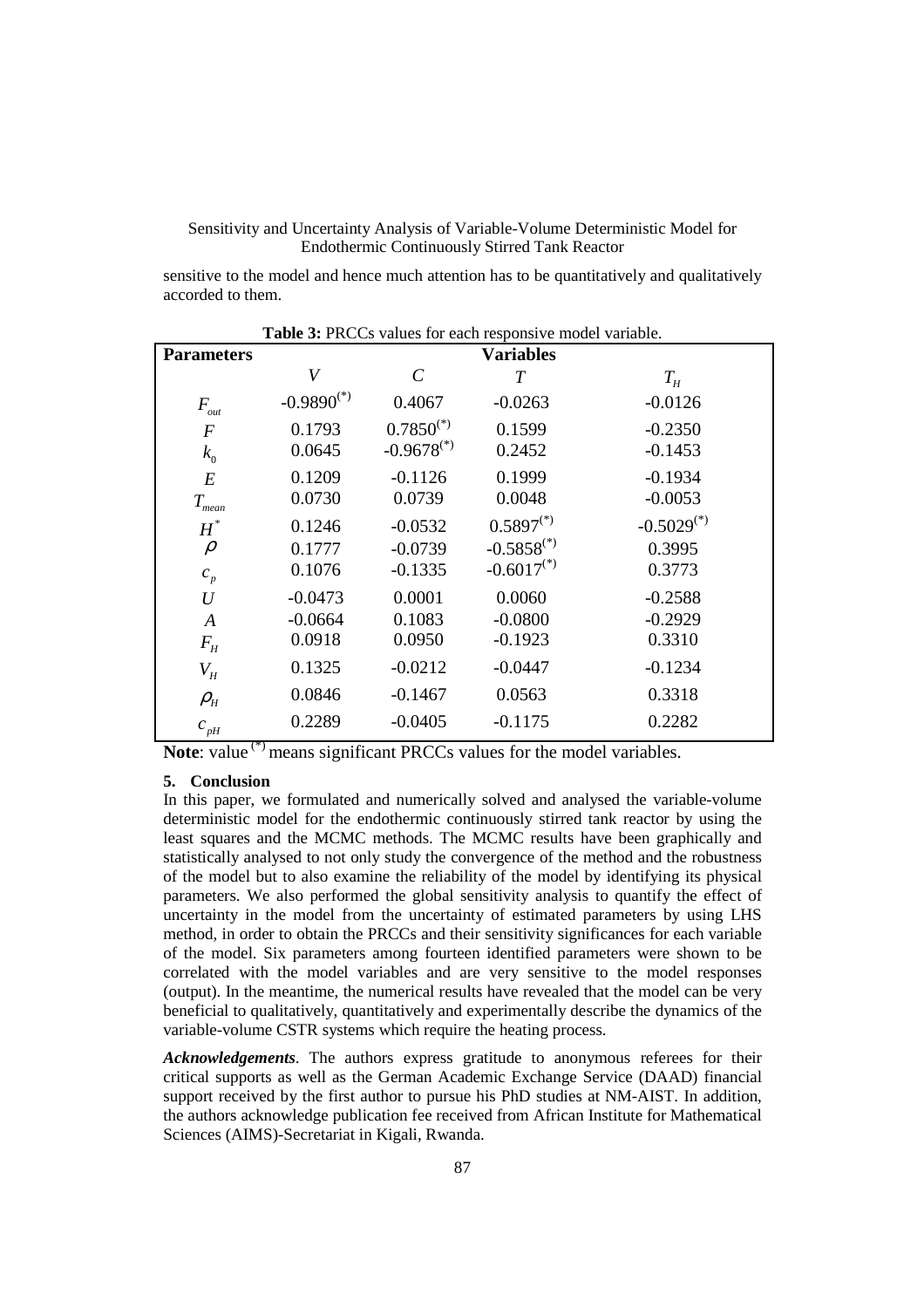## **REFERENCES**

- 1. P.Skupin, P.Laszczyk and M.Metzger, Bifurcation analysis of a hybrid continuous stirred tank reactor with imperfect mixing in the cooling jacket, *IFAC-PapersOnLine*, 52 (2019) 334-339.
- 2. N.G.Kanse, P.M.Dhanke and T.Abhijit, Modeling and simulation study of the CSTR for complex reaction by using polymath, *Research Journal of Chemical Sciences*, 2 (2012) 79-85.
- 3. N.Kumar and N.Khanduja, Mathematical modelling and simulation of CSTR using MIT rule, *2012 IEEE 5th India International Conference on Power Electronics (IICPE)*, 2012, 1-5.
- 4. F.A.Neba, H.M.Tornyeviadzi, S.W.Østerhus and R.Seidu, Self-optimizing attainable regions of the anaerobic treatment process: Modeling performance targets under kinetic uncertainty, *Water Research,* 171 (2020) 115377.
- 5. E.A.Buehler, J.A.Paulson, and A.Mesbah, Lyapunov-based stochastic nonlinear model predicitive control: Shaping the state probability distribution functions, in *2016 American Control Conference (ACC)*, 2016.
- 6. E.H.Karimi and K.B.McAuley, A bayesian method for estimating parameters in stochastic differential, *IFAC-papersOnline*, 48 (2015) 147-152.
- 7. E.Vlahakis and G.Halikias, Temperature and concentration control of exothermic chemical processes in continuous stirred tank reactors, *Transactions of the Institute of Measurements and Control*, 41 (2019) 4274-4284.
- 8. G.L.Foutch and A.H.Johannes, Reactors in process engineering, *Encyclopedia of Physical Science and Technology,* 2003*,* 00654-2.
- 9. Y.Lu, Z.Fang, and C.Gao, Stabilization of (state, input)-distributed cstrs through the port-hamilitonian systems approach, *arXiv preprint arXiv: 1707.01560 ,* 2017
- 10. B.G.Osorio, H.B.Castro, and J.D.S.Torres, State and unknown input estimation in a cstr using higher-order sliding mode observer, in *IX Latin American Robotics Symposium and IEEE Colombian Conference on Automatic Control, 2011 IEEE*, 2011.
- 11. J.Vojtesek and P.Dostal, Simulation of adaptive control of continuous stirred tank reactor, *International Journal of Simulation Modelling,* 8 (2009).
- 12. M.L.Johnson and L.M.Faunt, parameter estimation by least-squares methods, *Methods in Enzymology,* 210 (1992) 1-37.
- 13. G.Deepa Rani, U.M.Alhaz and U.M.Wali, An approximate technique for solving second order strongly nonlinear differential systems with high order nonlinearity in presence of small damping, *Journal of Mathematics and Informatics,* 5 (2016) 1-9.
- 14. L.Jin-Jun, P.Yu and C.Xi-Ming, Testing the dark energy model with strong gravitational lens via a markov chain Monte Carlo approach, *Journal of Mathethatics and Informatics,* 7 (2017) 79-86.
- 15. Y.Zhang and C.Wang, Approximation of Markov integrated semigroup induced by dual markov branching process and its application to signal processing, *Journal of Mathematics and Informatics,* 2 (2014) 12-16.
- 16. F.Remo, L.S.Luboobi, I.S.Mabalawata and B.K.Nannyonga, A mathematical model for the dynamics and mcmc analysis of tomato bacterial wilt disease, *International Journal of Biomathematics* , 11 (2018) 1850001.